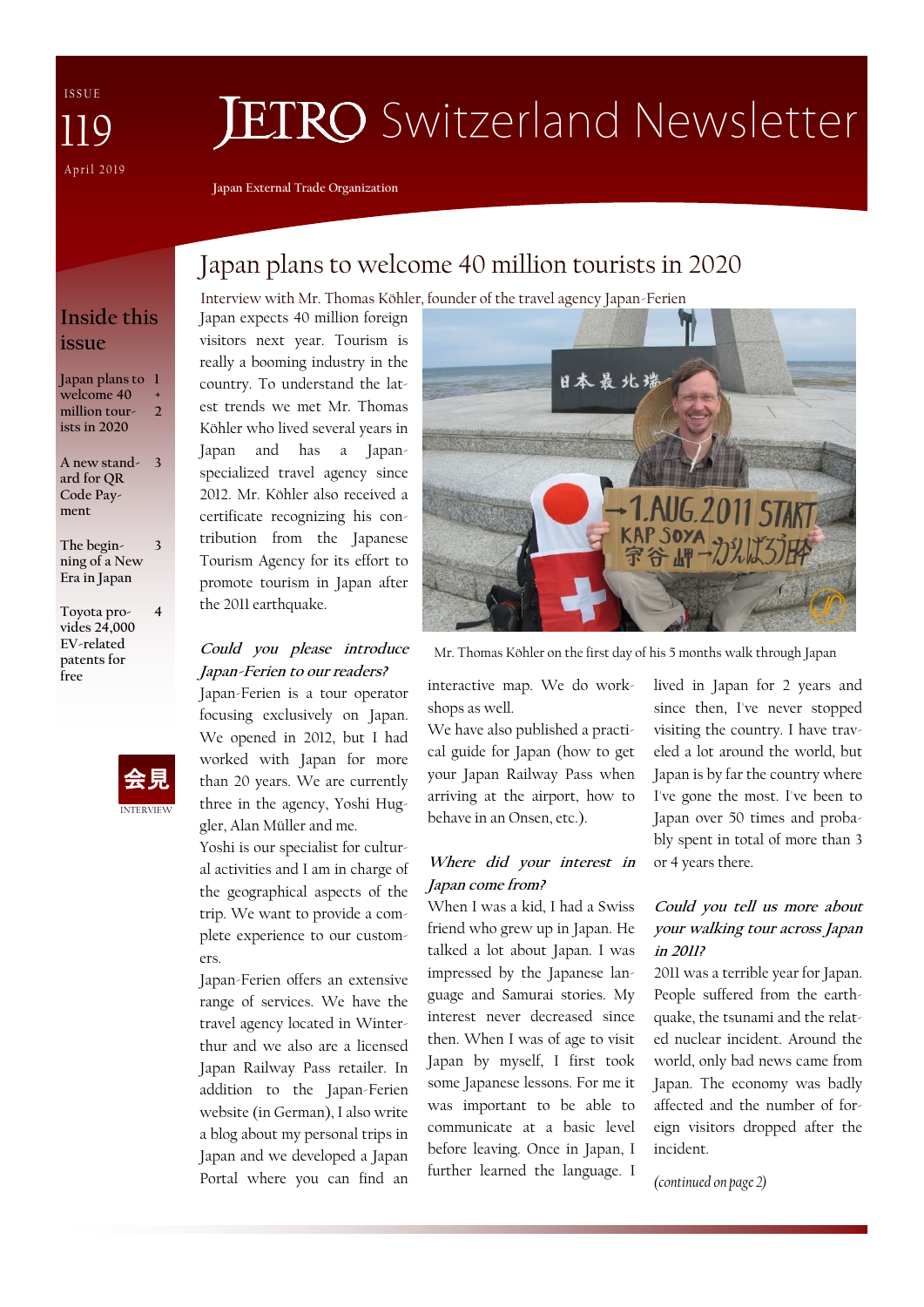# Japan plans to welcome 40 million tourists in 2020



#### *(continued from page 1)*

So, I decided to do something. First, I went as volunteer to help near Ishinomaki. The next step was to show people how great the country was. My idea was to walk across Japan from North to South and blog only positive things. For five months, I published a story and photos every day. I started on August 1st from Cape Soya and walked almost 3000 km down to Cape Sata by December 31st.

I received a great support through the help of my family, friends and Japanese people among the way, but financially it was an independent project with no sponsor. In Japan, my effort was appreciated by Japanese authorities. This adventure was compiled into a documentary film: "[Negative: Nothing](https://negativenothing.com/)".

#### **What brought you to have Japanfocused travel agency?**

Actually, this idea came late in my professional life. Thanks to my experiences in Japan, I thought that I could bring an added value compared to other agencies. I wanted to have something less conventional; offering something more than the usual Tokyo-Kyoto-Fuji-san tour. Of course, we do the "mustsee" locations that people don't want to miss, especially if it is their first trip. But we can also help our customers to go off the beaten track if they want. We spend a lot of time with them; the first meeting can last 3 to 4 hours to precisely identify their needs.

**What are the most popular places in Japan?**

Tokyo, Mt. Fuji and Kyoto are the main destinations. Most of the people going to Japan for the first time want to visit those three places which is perfectly understandable. Hiroshima and Osaka are popular as well. Nara and Miyajima are popular for their beautiful scenery.

### **What is the best season to visit Japan?**

Generally speaking, winters are cold and summer can be quite hot and humid. Spring and autumn are great seasons to visit Japan from north to south. In the end, the first question about a trip to Japan is "when?" Depending on the answer, there are plenty of options. So, no worries if you have to go in summer.

#### **Have you seen any new trends among tourists' preferences regarding Japan?**

Yes indeed; I see more and more people looking for cultural authenticity and countryside-oriented trips. Those people want to avoid group tours and are looking for unconventional experiences. This said, since Japan-Ferien focuses on this kind of tourism, my feeling about it might be biased by the fact that my customers are more into these kinds of experiences.

## **The Japanese government is strongly supporting the tourism industry, what has been improved and what should be?**

What Japan achieved regarding tourism is amazing. Last year, the country welcomed 30 million visitors. By 2020, it will be 40 million



Mr. Köhler's [new book](https://www.japanreise-shop.ch/produkte-4.html) about his most surprising experiences in Japan.

and the government wants to increase this number to 60 million by 2030.

Visas are easier to get, as there are tourism centers everywhere. Today, English is very common in the tourism industry and the country is one of the cleanest and safest in the world.

Additionally, the 47 prefectures are working hard to attract tourists. It is a very good way to stimulate local economies.

Like other highly-touristic destinations, the challenge will be to preserve the authenticity of the country.

## **What do you recommend for people willing to avoid highly touristic places?**

The West coast is very interesting. The largest cities are on the other side; therefore, it is easier to find small and authentic cities. The people are welcoming and the rhythm is slower than in the big cities.

*(continued on page 3)*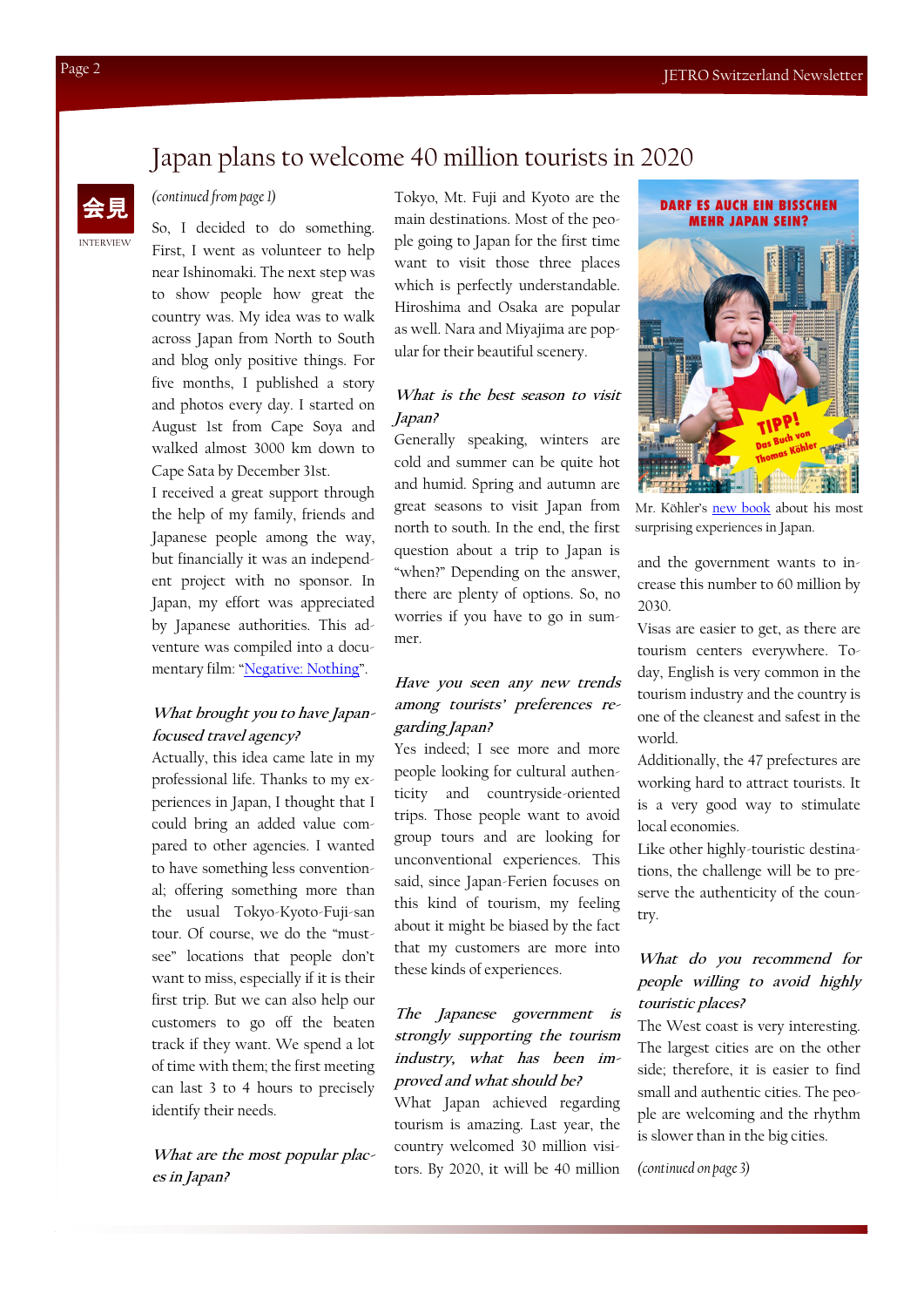## Japan plans to welcome 40 million tourists in 2020

#### *(continued from page 2)*

**If you had to choose one hidden gem to recommend?** 

This is a very difficult question! I

would probably recommend Yufuin on Kyushu Island. The region is well-known for its Onsens (traditional thermal sources) and beautiful landscape, especially with the Mount Yufu (a 1,500 meter volcano). People go to Beppu which is a much larger city, but Yufuin is really a hidden gem.



INTERVIEW

# A new standard for QR Code Payment

The Payment Japan Association has determined a unified standard for QR codes. Until now, several different systems co-existed leading to additional costs for businesses. I was also confusing for customers.

This new standard should not only simplify cashless payments using smartphones and QR codes; it should also help this technology to spread further in the country.

The technical specifications of this new standard are fully compatible with the EMV global standard (Visa, MasterCard, and AmEx, among others), making it easier for foreign visitors in Japan and Japanese companies to provide their services abroad.

People in Switzerland should shortly be more familiar with QR codes since the [new standard for](https://www.six-group.com/interbank-clearing/fr/shared/questions-answers/faq/faq/qr.html)  [invoices](https://www.six-group.com/interbank-clearing/fr/shared/questions-answers/faq/faq/qr.html) will use them next year.

More details [here](https://www.meti.go.jp/english/press/2019/0329_001.html)

活動

**ACTIVITY** 

ACTIVITY

活動

# The beginning of a New Era in Japan

This year will be very special in Japan. The abdication of Emperor Akihito and the accession of his successor, Crown Prince Naruhito, will open up a new era for the country. Many festivities will take place all throughout the year.

Japan is the oldest continuing hereditary monarchy in the world, with roots dating back to the mythical founder Emperor Jimmu (660 BC).

However, historical records go back only to Emperor Ojin (4th century AC).

Current Emperor Akihito is therefore the [125th Emperor to](https://en.wikipedia.org/wiki/List_of_Emperors_of_Japan) be seated on the Chrysanthemum Throne.

Thanks to his constant commitment to the people, Emperor Akihito has become immensely popular among Japanese. His support for victims of natural disasters together with Empress Michiko has always been highly appreciated by the people. The Emperor is also an accomplished scientist. As an expert in marine biology, the Emperor's articles have been published in both "Nature" and "Science" magazines (among others).

Fully dedicated to his role, Emperor Akihito was concerned that possible health issues related to his age might affect or limit his daily activities and therefore open the way to the first abdication in two centuries.

Emperor Akihito will be formally abdicating on April 30th, marking the end of the "Heisei" period.



Emperor Akihito and Empress Michiko Photo: [Imperial Household Agency](http://www.kunaicho.go.jp/e-about/activity/activity01.html)

Crown Prince Naruhito will take over on May first, starting a new era, "Reiwa," which can be translated as "beautiful harmony" in English.